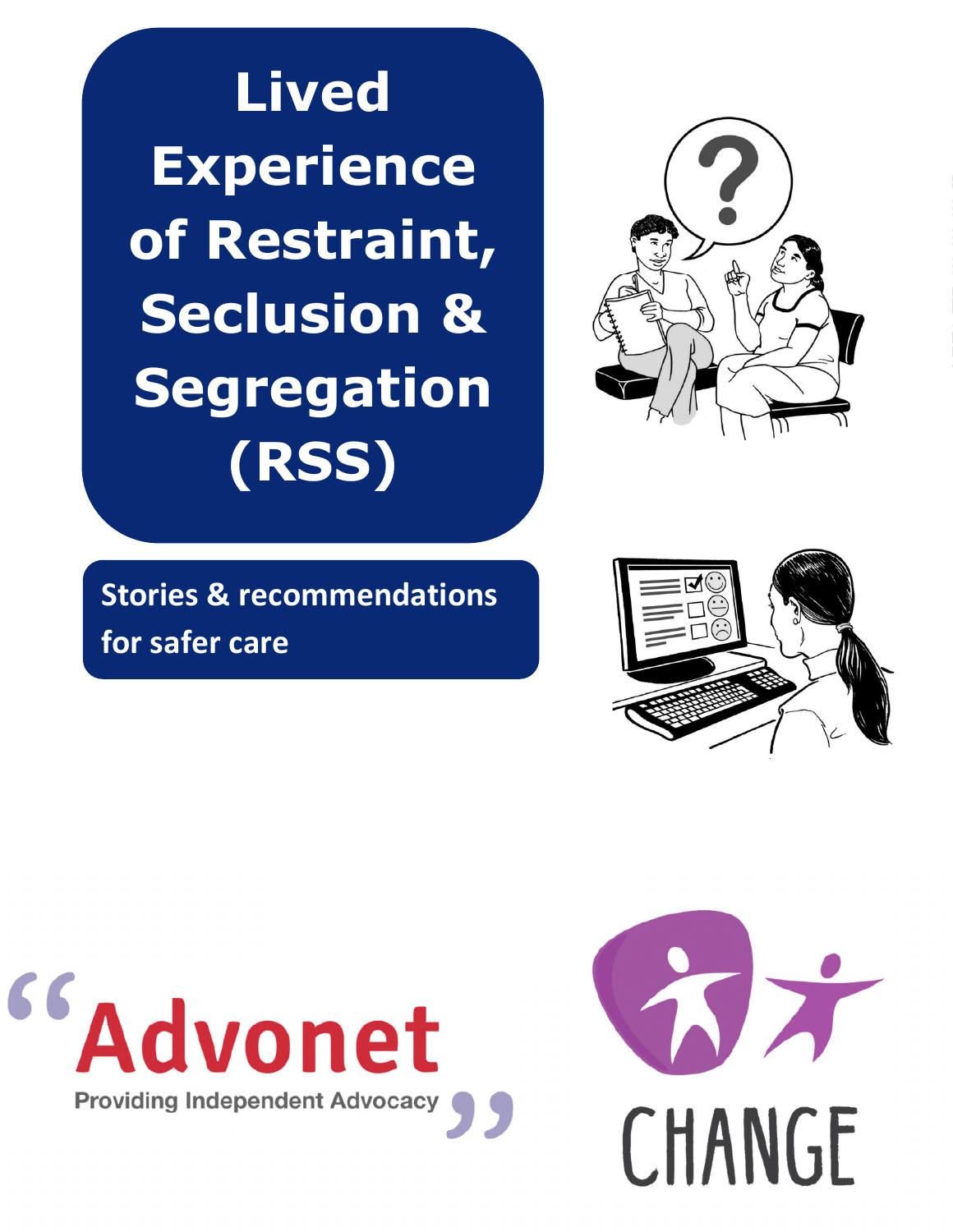# Contents

| How did we gather people's stories of restraint, seclusion and segregation?5 |
|------------------------------------------------------------------------------|
|                                                                              |
| What did people with lived experience tell us about restraint, seclusion and |
|                                                                              |
|                                                                              |
|                                                                              |
|                                                                              |
|                                                                              |
|                                                                              |
|                                                                              |
|                                                                              |
|                                                                              |
|                                                                              |
|                                                                              |
|                                                                              |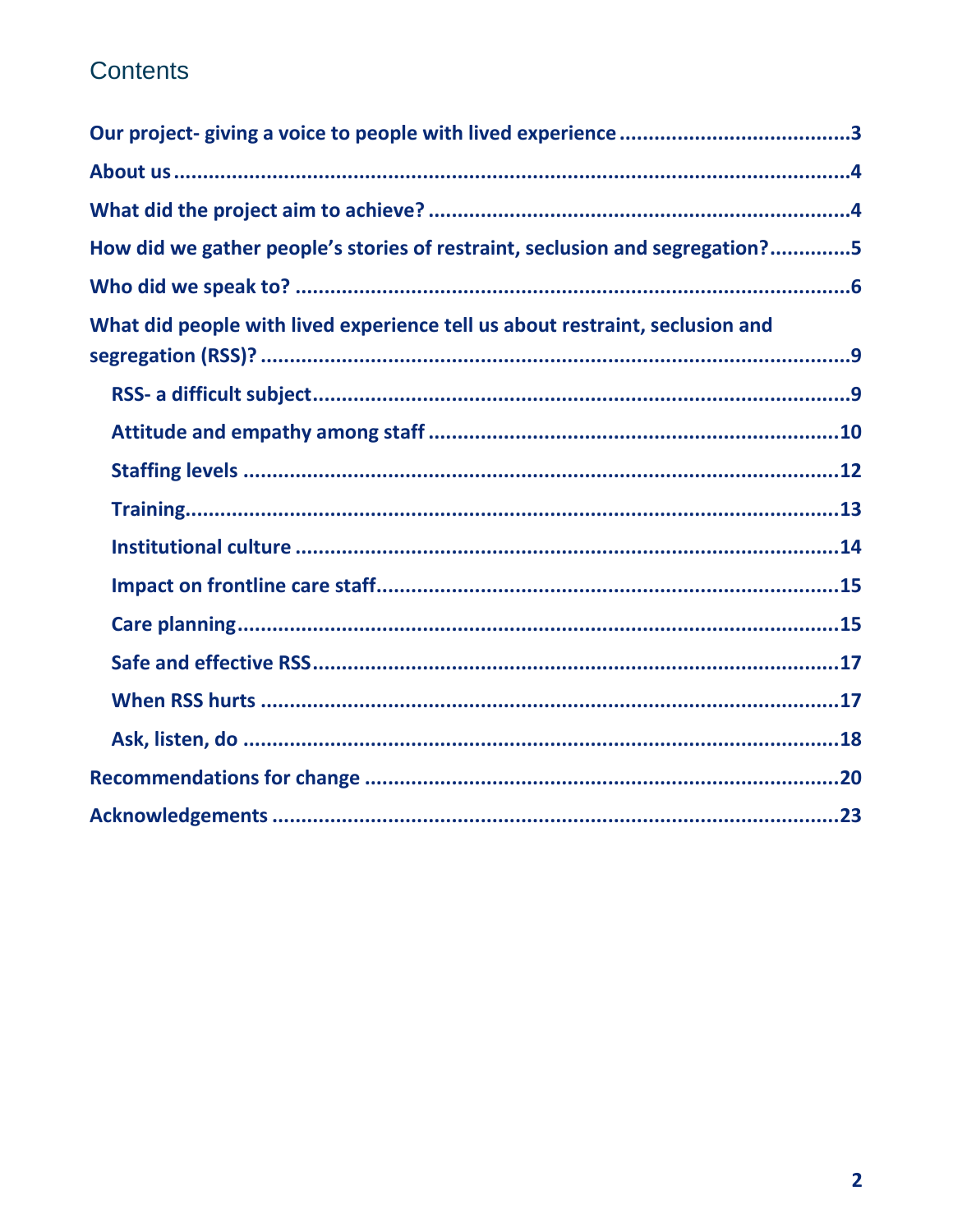# <span id="page-2-0"></span>**Our project- giving a voice to people with lived experience**

**Advonet** and **CHANGE** were asked by the **Care Quality Commission (CQC)** to listen to people with real life **experience of restraint, seclusion and segregation** (RSS) in care settings.

We reached out and, with support from other organisations, we heard many stories of RSS. We reached out to people with varying needs, diagnoses, gender, background, ages, ethnicity and experience, from all across the country.

We were moved and humbled by the bravery and honesty of all the people who chose to participate. **This report is by, for and about you**, and we thank you wholeheartedly for telling us your stories.

This report has one overall aim: to put the authentic voices of these people with lived experience at the heart of the conversation about safe and effective care. It is important that decision-makers hear these people, learn from them, recognize their contribution, and take their views and recommendations forward into action.

*"I understand the importance of restraint and the protective element, but protection should feel safe and secure, not sudden, aggressive and violent. I think all staff who use restraint should see this feedback."* **- Natalie**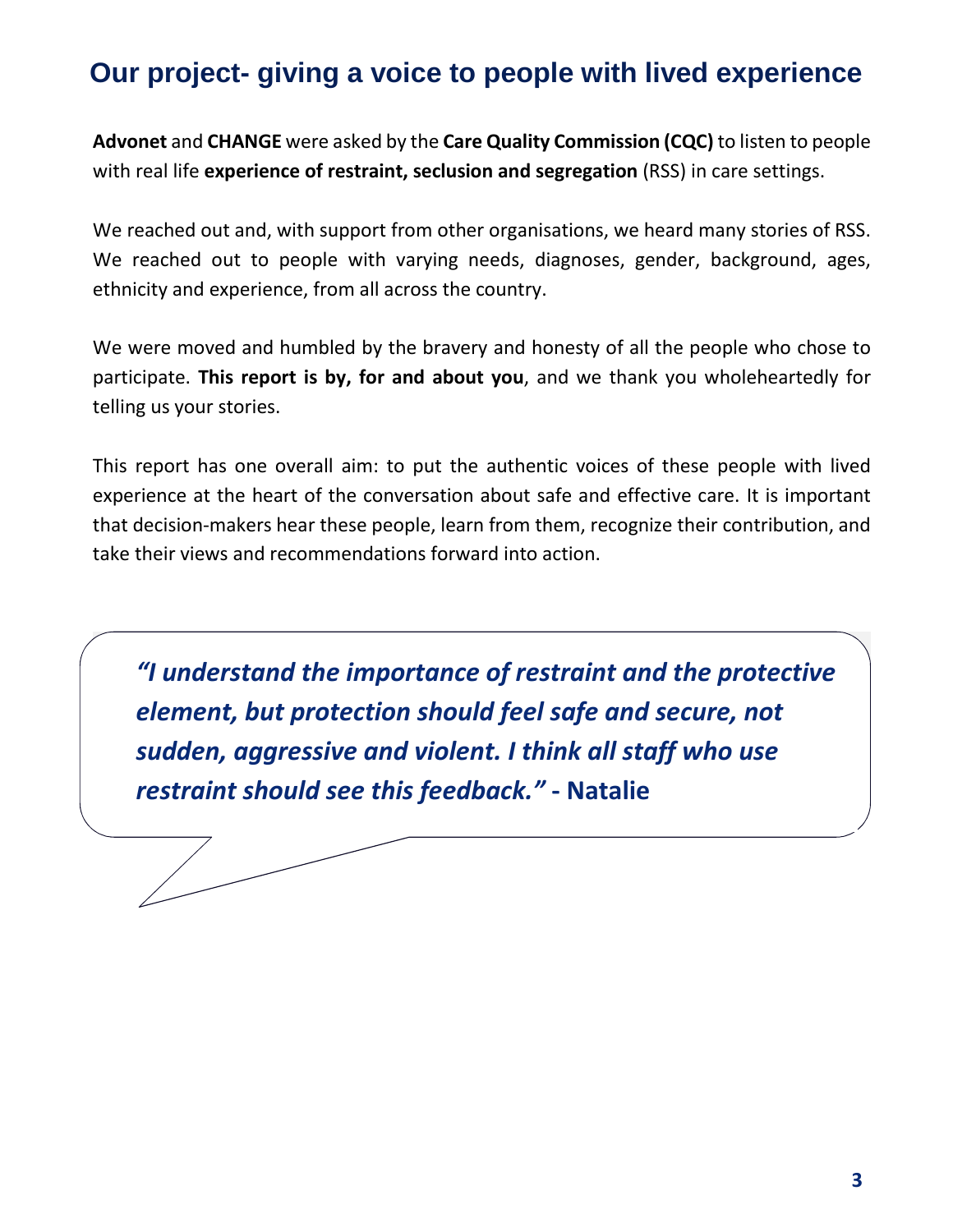# <span id="page-3-0"></span>**About us**

**Advonet** provides independent advocacy services to people in Leeds. Along with our partners, we aim to offer advocacy to anyone who has a need. We help our clients to speak up and have their voices heard on issues that are important to them.

**CHANGE** is a human rights organization led by disabled people, working to build an inclusive society where people with learning disabilities are treated equally. Their work is informed by the expertise of people with learning disabilities, which focusing on delivering real change in areas that matter to people with learning disabilities.

**CHANGE** became an **Advonet** enterprise in September 2019.

# <span id="page-3-1"></span>**What did the project aim to achieve?**

Advonet and CHANGE have worked together to deliver the project, speaking to many people with lived experience across England, and collecting their stories of restraint, seclusion and segregation.

From the very beginning, we had very clear aims- to give people with lived experience, who chose to participate, the space, time and tools they needed to:

- **lead the project**,
- **control their own involvement**,
- and **feel heard and safe** at all times.

We wanted to ensure that project participants told **the stories they wanted to tell**, and that they told us **the stories they felt needed to be told**.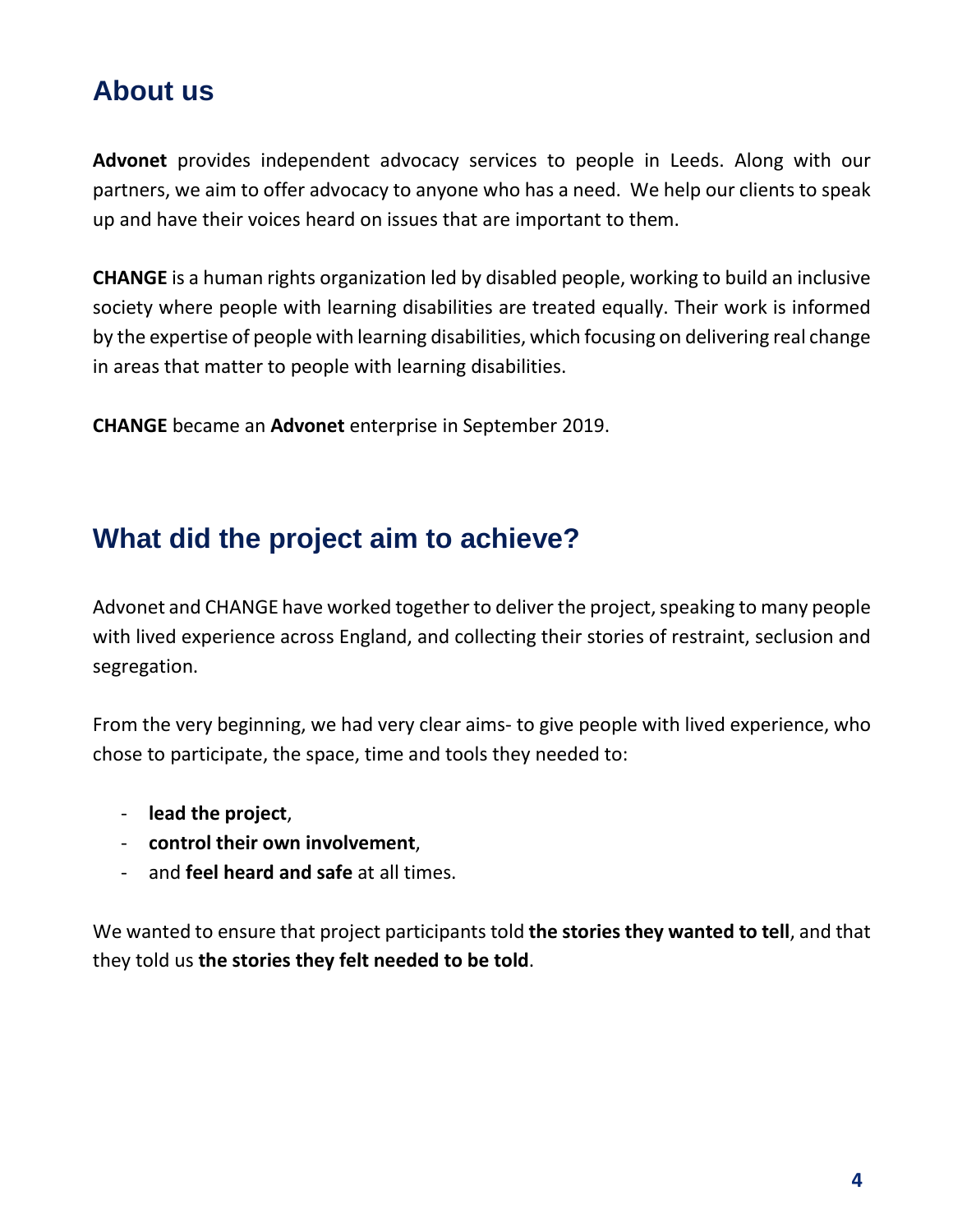# <span id="page-4-0"></span>**How did we gather people's stories of restraint, seclusion and segregation?**

We held a planning event in Leeds in July 2019, to ask for feedback on how the project should be planned, and how to hear people's stories in a safe and inclusive way. The key aspect was **to let participants lead their involvement and retain control of their stories and experiences**.

Everyone who took part gave their consent for their stories to be included in the project, and all participants were assured that their personal information would not be included in the report. All identifying information, such as names and locations, have been replaced or removed. All participants were given the option to contribute in greater depth if they wished, and we encouraged them to seek advice or support before agreeing to discuss experiences which, in most cases, were very distressing for them to talk about.

Some participants completed questionnaires, some were interviewed (face-to-face, via video messaging, or over the phone) and others took part in focus group sessions. We aimed to reach out directly to people with lived experience of RSS, and initially we planned to set up a steering group, with people with lived experience meeting to discuss the stories we had gathered and co-produce the final report.

Some of the key feedback we received was that information about the project should be as accessible as possible, so we circulated an easy-read information leaflet and produced questionnaires for experts by experience (individuals and their families/carers), to help start the conversation about restraint, seclusion and segregation. These were circulated widely amongst health, care, advocacy, and third sector organisations, and we encouraged people to contact the project directly by email or via social media.

We were active on social media where we discovered many people with lived experience of RSS had previously given feedback. Some felt they not seen much change or response and therefore did not wish to engage with further consultation. Anecdotally, this seems to have been exacerbated by the events at Whorlton Hall, which re-energised debate about the progress of Building The Right Support (this policy launched in 2015 as part of Transforming Care, which wasthe policy agenda set up to get people out of inpatient hospitals in response to the events at Winterbourne View). Families and parents, in particular, expressed anger and frustration at the missed Government target to move between 35% - 50% of people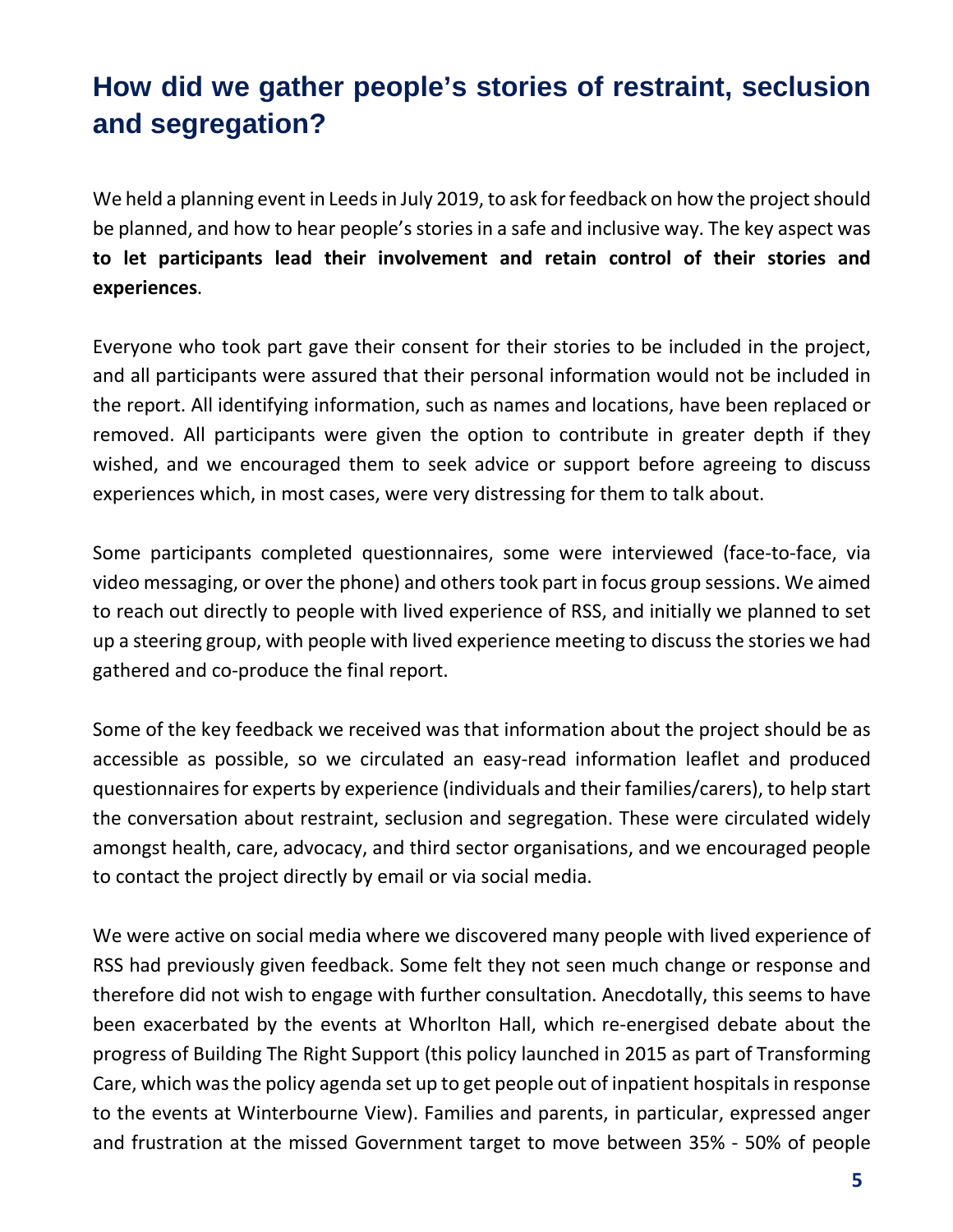with a learning disability and/or autism out of institutions and into community-based support by the end of March 2019.

People also found it very hard to revisit their experiences, especially if they had been involved in similar projects in the past. Some people who contacted the project cited fear of reprisals from staff and care providers, or were mistrustful of the CQC and/or the Government, so did not feel confident in their anonymity or safe to tell their stories to us.

We adapted our approach to overcome these issues, and reached out to other organisations who work with people with learning disabilities, mental health problems or autism, to ask for their support to reach out to people who may want to contribute to the current review but needed support to feel safe and protected in doing so.

In December 2019, we held some very successful events where people with lived experience, as well as some health and care professionals, came together to talk about RSS, and identify the main themes and recommendations to take forward in this report. These were slightly different to the steering group plan we had originally envisaged, and these provided us with the opportunity to spend a lot of time with individual people's stories. The analysis from these events provided the framework for this report.

## <span id="page-5-0"></span>**Who did we speak to?**

We collected stories from 30 people with direct lived experience of RSS. We also heard from 25 carers and family members. We reached out across all demographics, aiming to capture stories from people of varying needs, diagnoses, gender, background, ages, ethnicity and experience. As far as possible, we wanted a proportional representation of both children/young people and adults who have autism, learning disability, or mental health issues. Some people chose not to provide information about their additional needs. The breakdown is shown below; only categories that had entries have been included. This data represents only those 55 people who contributed their stories (carers/family members provided information about the person with direct experience of RSS).

Many more people with lived experience attended events, gave feedback on other people's experiences, made recommendations, and gave their support- in all, approximately 150 people contributed to the project.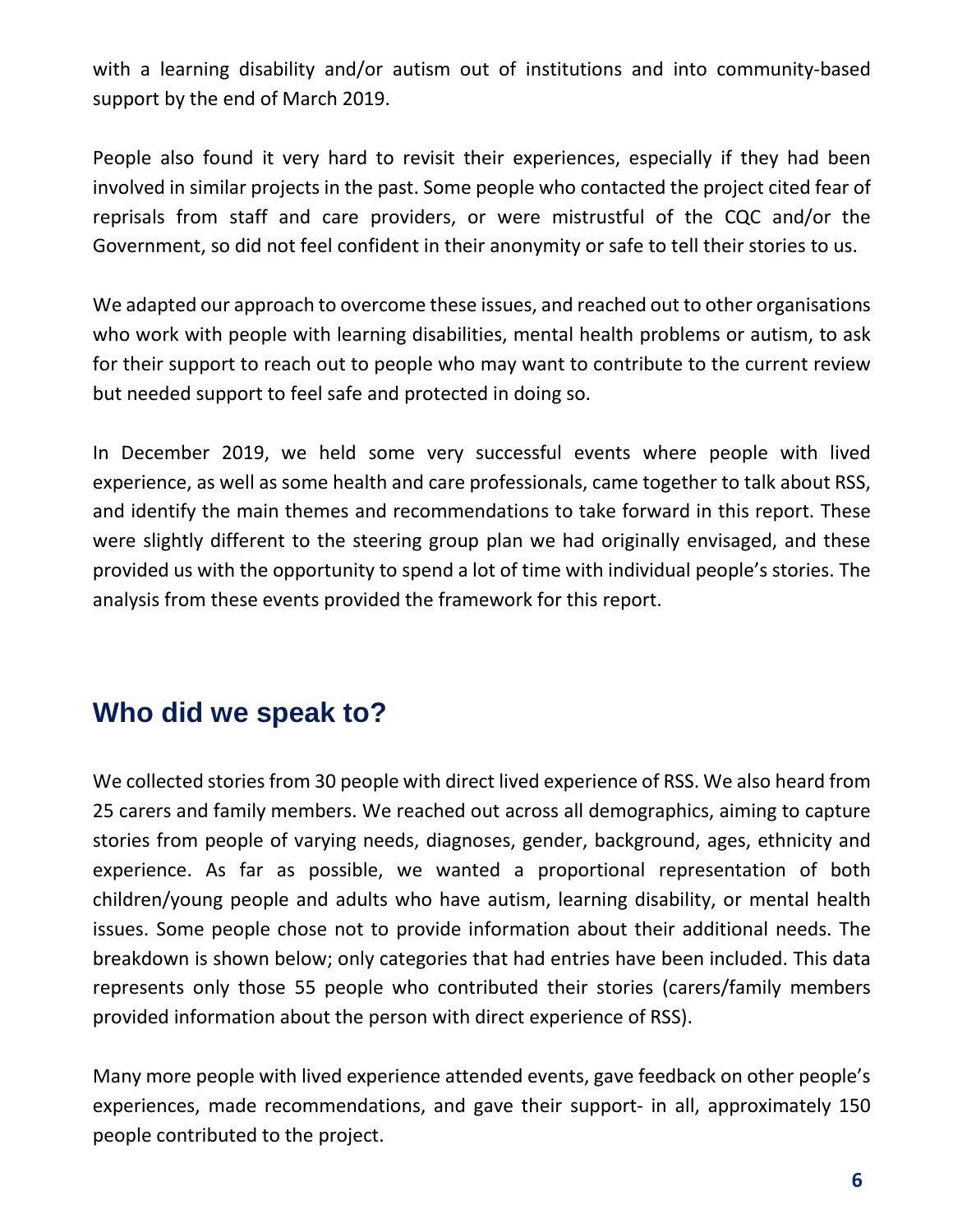



**GENDER Mobility**



**ADDITIONAL NEEDS**

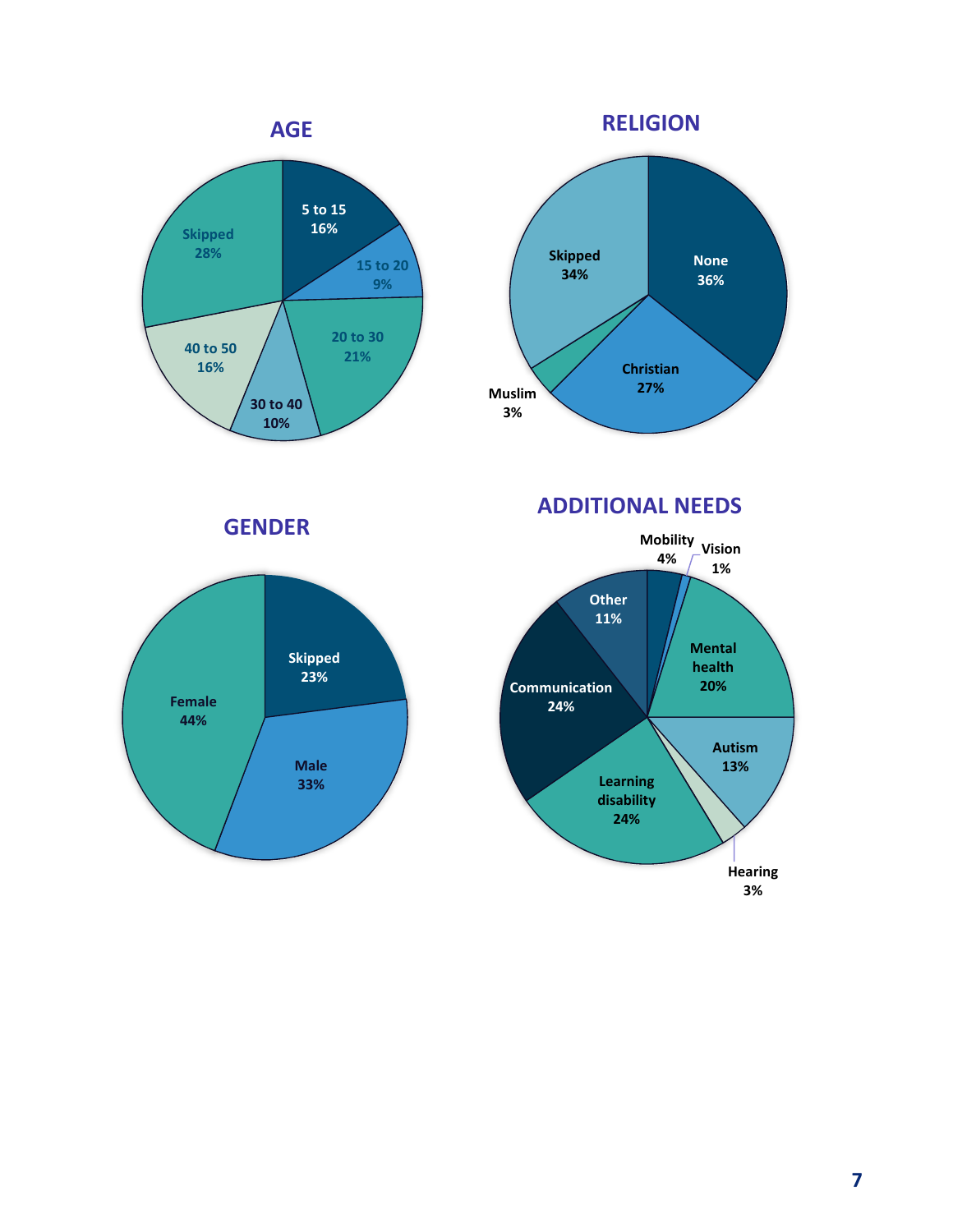**ETHNICITY**



**Heterosexual 57% Skipped 30% Gay 2% Not Known 7% Bisexual 4% SEXUALITY**

**8**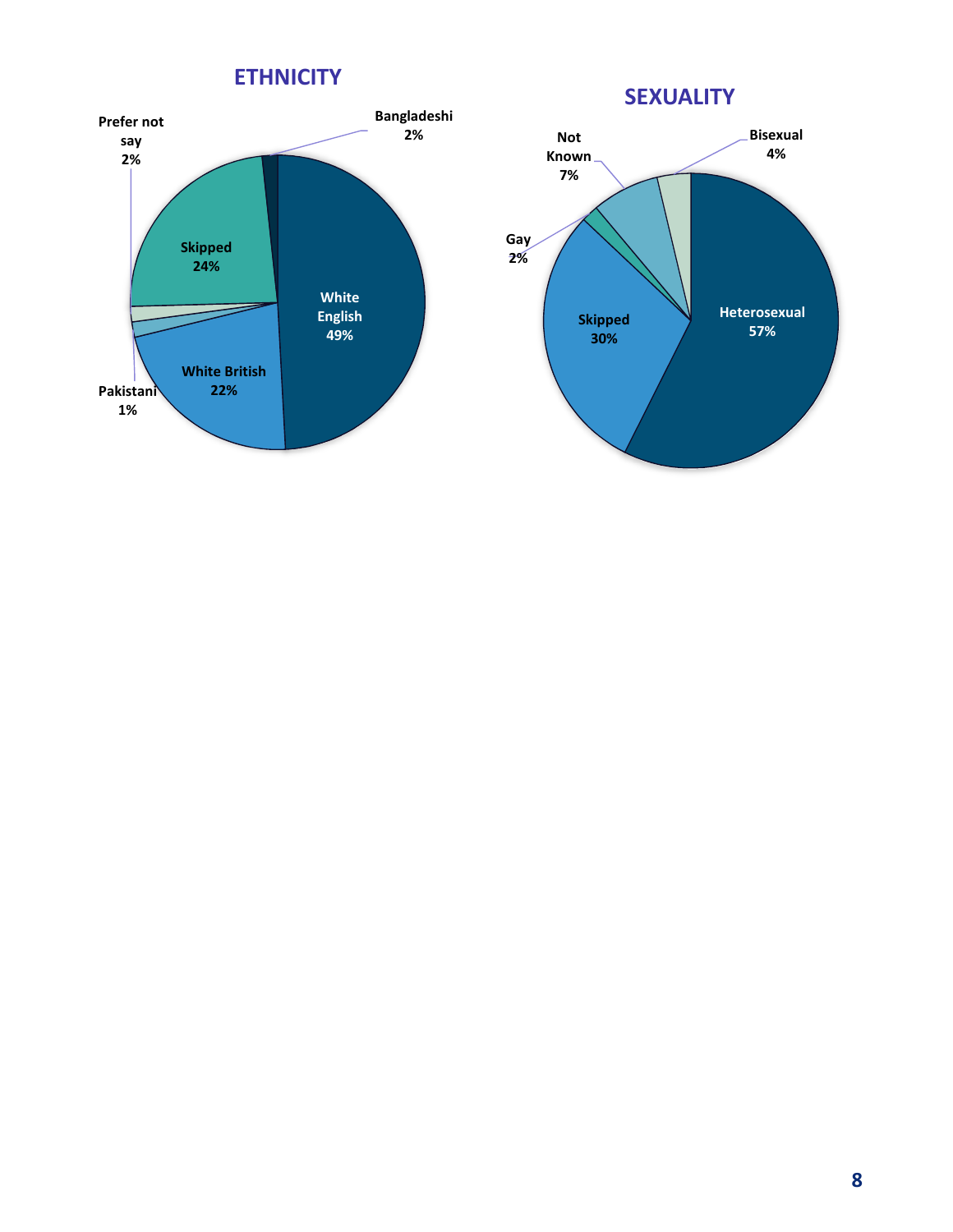# <span id="page-8-0"></span>**What did people with lived experience tell us about restraint, seclusion and segregation (RSS)?**

### <span id="page-8-1"></span>**RSS- a difficult subject**

Before, during and after experiencing RSS, people experience very strong feelings. This graphic shows some of the feelings that were mentioned most often.



The biggest words above- **afraid, scared, angry, upset**- were the feelings that were talked about by almost every one of our participants.

They talked about their feelings before the incidence of RSS, and their behaviour as well. Many people with lived experience felt that they sometimes had difficulties with their strong feelings and it could be challenging for them to regulate these.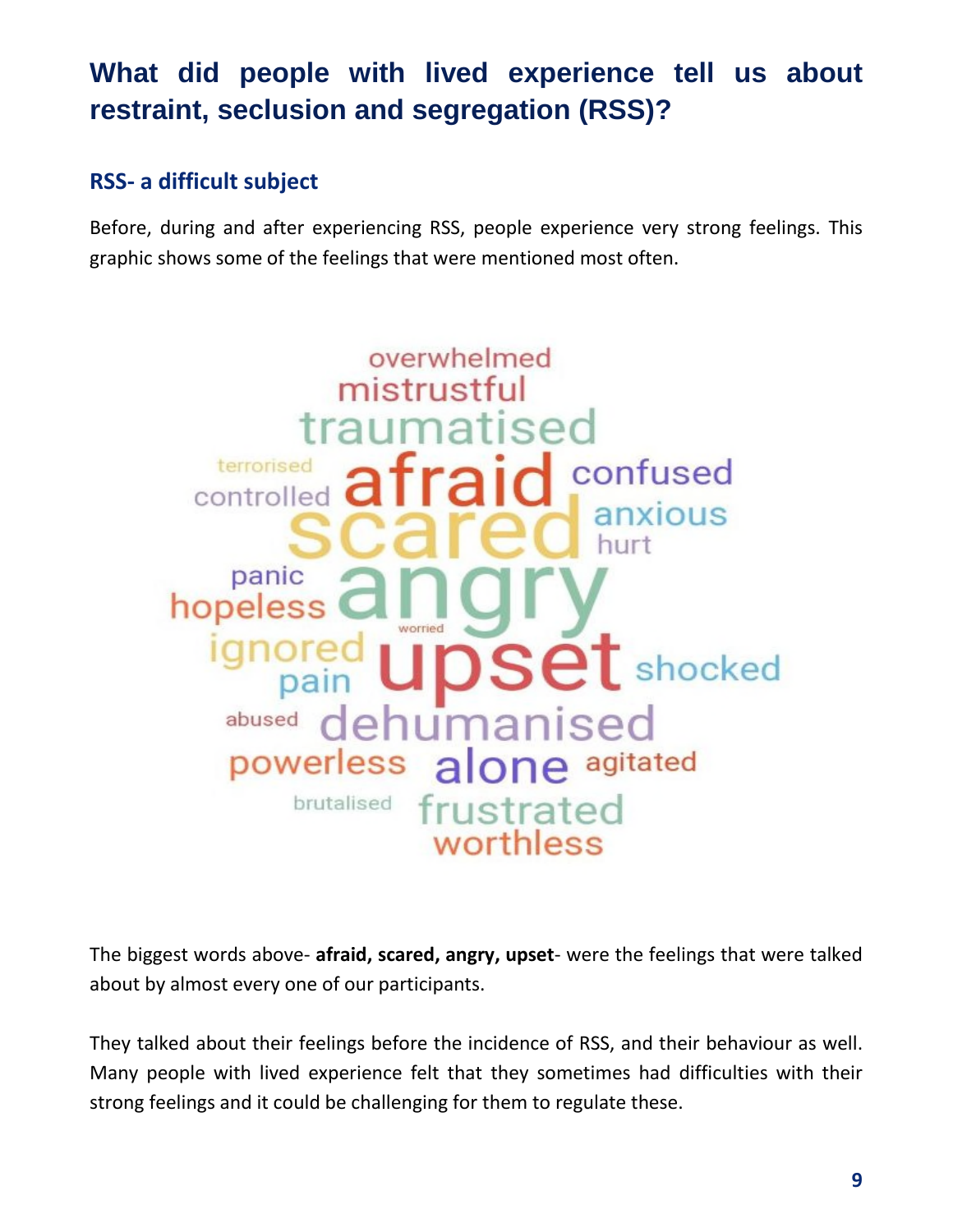Almost all our participants found it difficult to talk about their experiences of restraint, seclusion and segregation. They offered a lot of insight into how these bad practices had come about, and the same problems came up again and again. It was felt that these problems create an environment in which negative feelings and behaviour from staff and care providers can take hold; this makes it difficult to provide safe and person-centred care, and puts people at risk of being subjected to avoidable restraint, seclusion and segregation.



#### <span id="page-9-0"></span>**Attitude and empathy among staff**

People with lived experience talked about staff in healthcare settings, and often they told us that staff lacked empathy and were not person-centred. People felt their needs were ignored if they required a considered and compassionate approach, or were causing an inconvenience for the staff. Our participants noticed a lot about attitudes, environments and culture and they had strong views about how this impacted on RSS.



**"…the staff had made her angry because they kept saying 'she's dead, calm down' and that was upsetting her so much that she got angry instead. If you take time to listen to her, she can tell you things like this, but it takes time and she has to trust you."**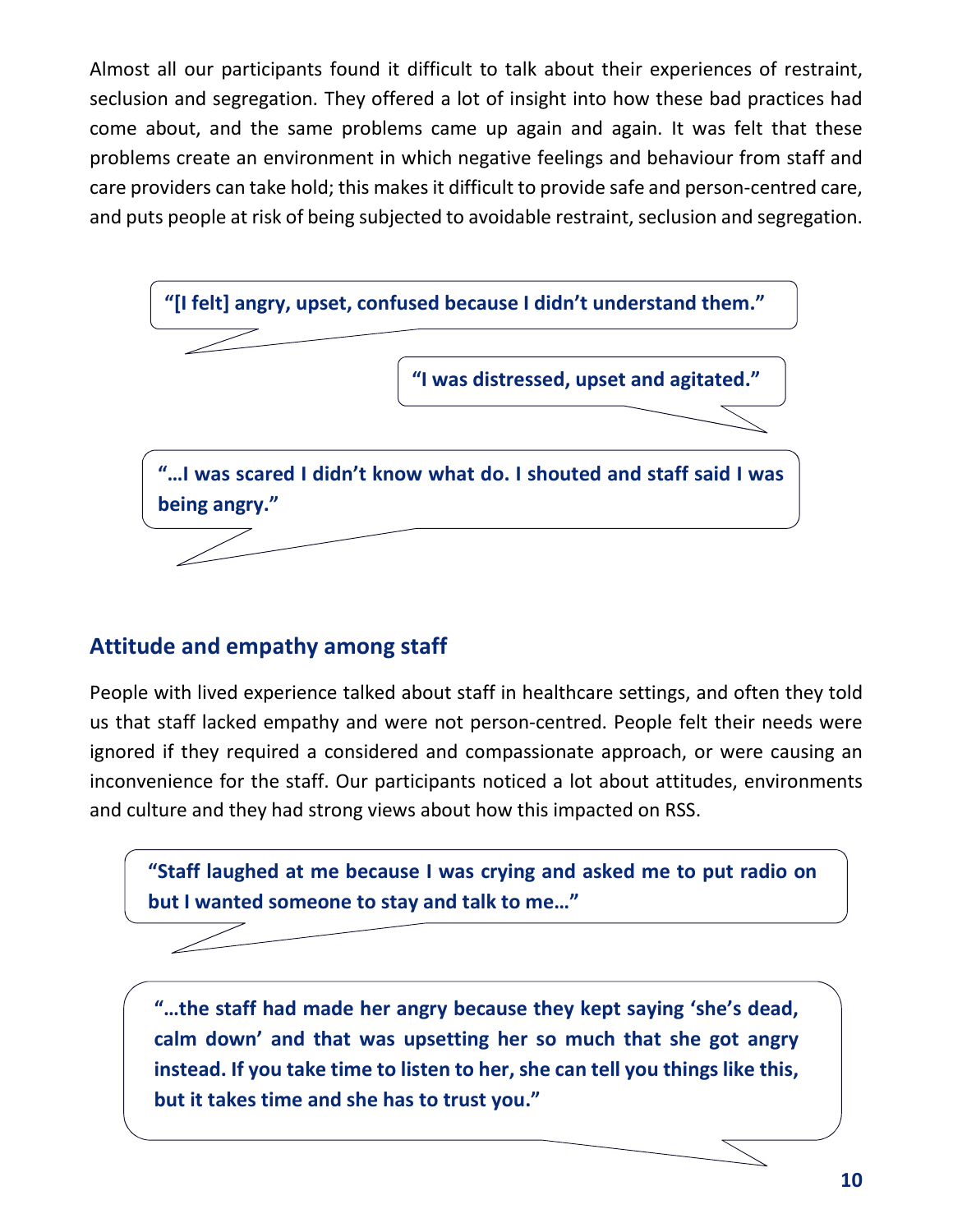**"Staff were shouting all the time, no-one was being calm so I wasn't calm either."**

**"Staff intimidated people, they knew their triggers and used them against them. Culture of fear."**

Parents, who had often spent a long time observing how their child was being cared for, made similar observations:

**"Every action is seen as aggression, so they went straight in with restraint – not least restrictive."**

**"No analysis of behaviours, to understand and adapt their own behaviour."**

**"Every report/incident is written up as "my child did this", no mention of ward environment, possible illness, etc."**

Where staff showed empathy, and were attentive and responsive to individuals and their needs, people always noticed it- they reported far better outcomes and felt happier with their care.

**"A lady support worker looked in my care plan and she knew I liked hot chocolate and Penguin biscuits, so she brought me some and let me sit in the lounge on my own."**

**"I wrote my own care plan and once they knew how much I need my DVDs, they let me use my money to buy a tablet and headphones instead and I watch it wherever I am, if I need to."**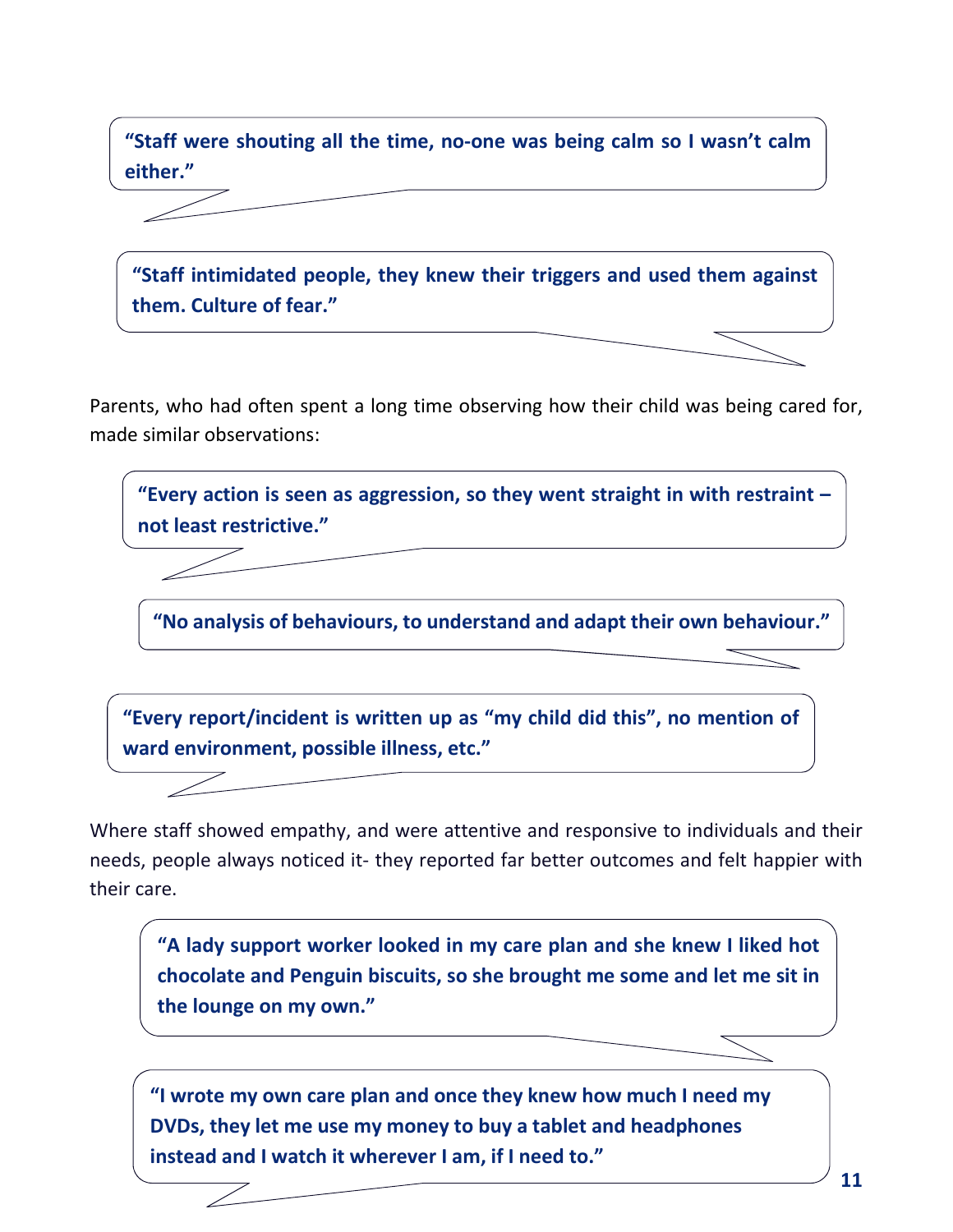**"Staff do talk to you afterwards. It's a debrief, we talk about how it could go differently and I get some input, makes sense and it does help to talk."**

**"Where I am now, they do talk to me. They support me and take time to communicate with me. Staff at the old home didn't want to be bothered because of my deafness."**

#### <span id="page-11-0"></span>**Staffing levels**

At a systemic level, our participants mentioned the same issues again and again, with a lack of adequate staffing in care settings being a common factor.

**"I was already nervous about the staff as there was always a shortage and many should not have been looking after vulnerable people."**

**"The hospital are short staffed, untrained support workers, heavy reliance on agency staff…high turnover of staff due to long unsupported shifts."**

**"Seclusion is used to cover staff breaks."**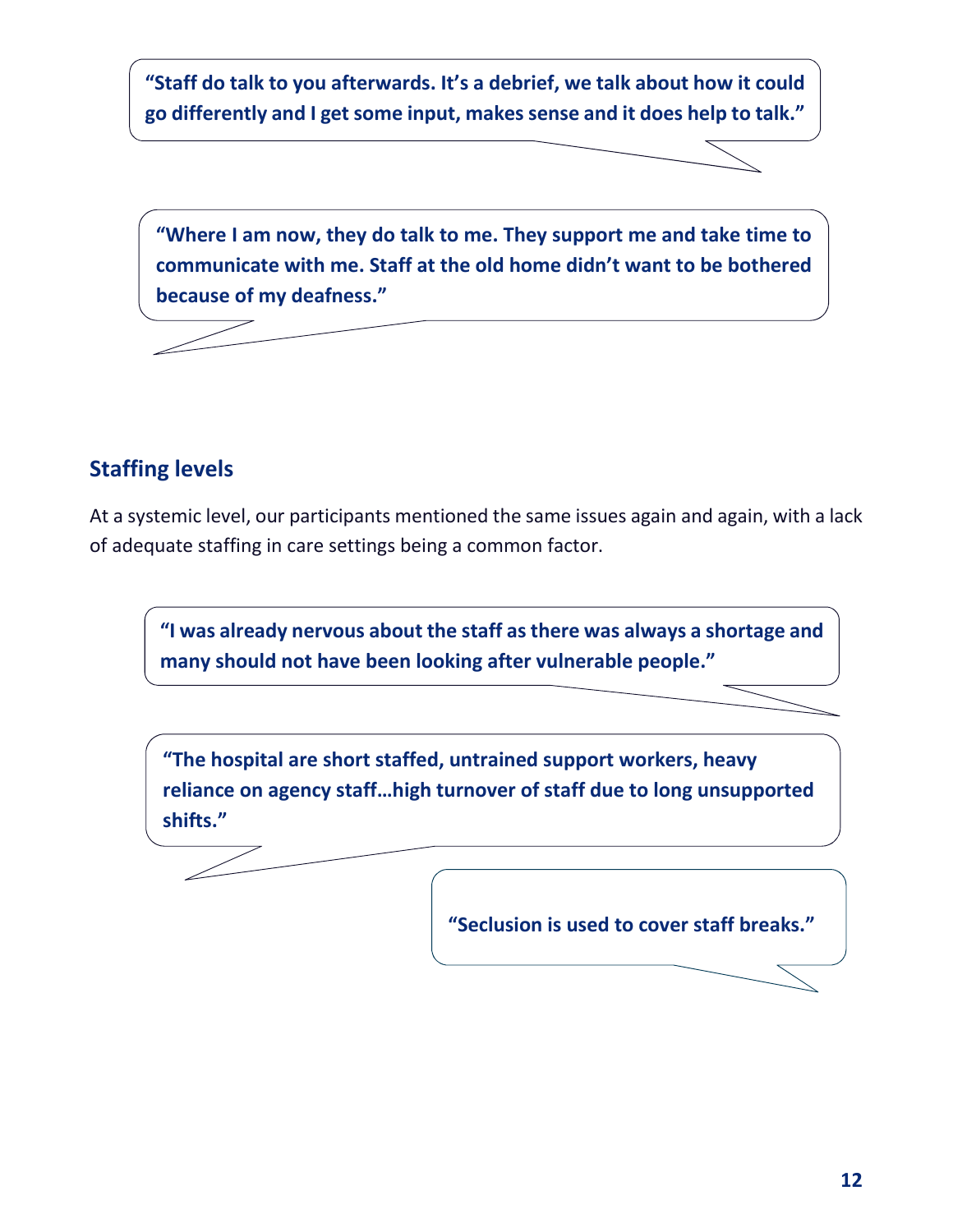#### <span id="page-12-0"></span>**Training**

Training for staff was a strong theme; people with lived experience of RSS painted a picture of very varied attitudes to training, with good and bad experiences.

In some cases, parents talked about a supportive culture with well-trained staff, where individual needs were being met and safe and none-restrictive care was the norm:

> **"It [residential facility] cares for 6 people with LD/autism and severe and challenging behaviour. The provider is a specialist in challenging behaviour and complex needs, so all the staff are Positive Behaviour Support trained and support is very good."**

> **"Staff are also all 'Team Teach' trained, so are able to apply graded restraint as a last resort if needed to keep everyone safe- however, as they meet needs effectively, restraint is very rare."**

Where training was inadequate or seemingly absent entirely, participants were of the view that this contributed to a lack of understanding between staff and the people in their care, with poor outcomes for both. Many people felt that poor training makes unnecessary incidents of RSS more likely.

> **"Not meeting patient's needs whatsoever, over stimulus by other patients in distress, alarms. Not engaged in meaningful activities consistently, too many blanket rules and restrictions. All causing meltdown, which leads to restraint. Cold emotionless staff offering no support or comfort."**

> > **"Staff not trained and supported to understand the reasons for the behaviour and just react to the behaviour itself."**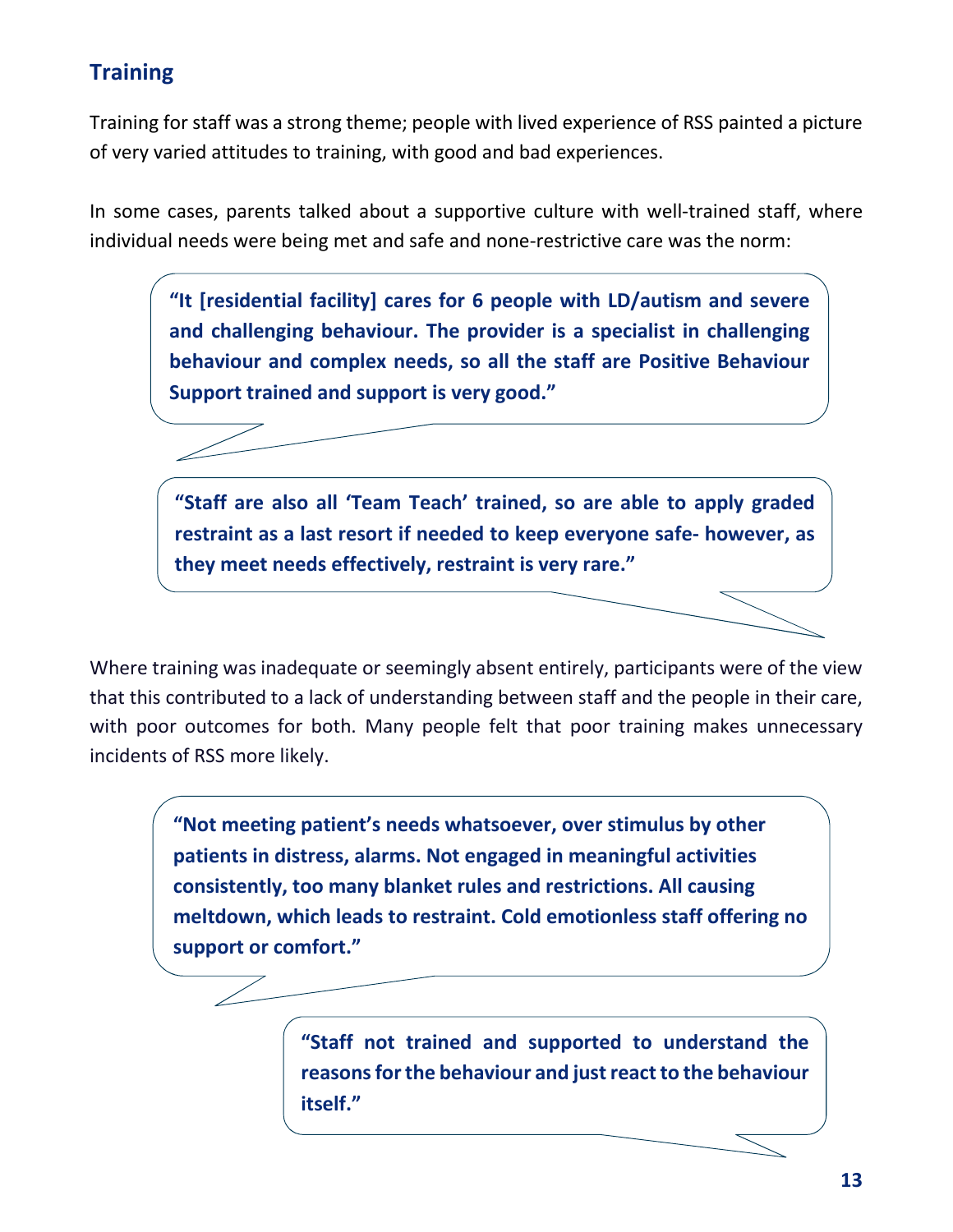**"Seems to me that they don't have enough staff, never mind trained people, so they sometimes go straight in there for a restraint because it brings it to a swift end and they are overworked as it is. De-escalation takes time and training and I don't think there's enough of either."**

#### <span id="page-13-0"></span>**Institutional culture**

Almost all our participants noted issues with the overall culture of the facility where they experience restraint, seclusion or segregation. People described a lack of management oversight; many felt that staff were not supported in their roles, and that this contributed to inappropriate attitudes and behaviours from staff. It was also felt that care providers did not address issues when it was clear that quality of care was suffering.

> **"…assaulted by a member of staff, restrained inappropriately causing extreme pain. Two other staff members shouting at him to get off but being ignored. Staff was suspended for a short time and then reinstated. Same staff member has been suspended previously for exactly the same assault on another patient. He continues to work there with very vulnerable patients."**

**"I had no trust in any of the staff who closed ranks and became aggressive towards me and became unhelpful."**

> **"Poor leadership, staff not trained. Delayed discharge due to operational and delivery costs- use Mental Health Act to keep people in closed culture."**

**"Culture of not listening to families, reliance on agency staff, not really having the right support and understanding especially therapeutic supports."**

> **"Bad apples, especially the manager. They have their own agenda, to keep people in ATU for profit."**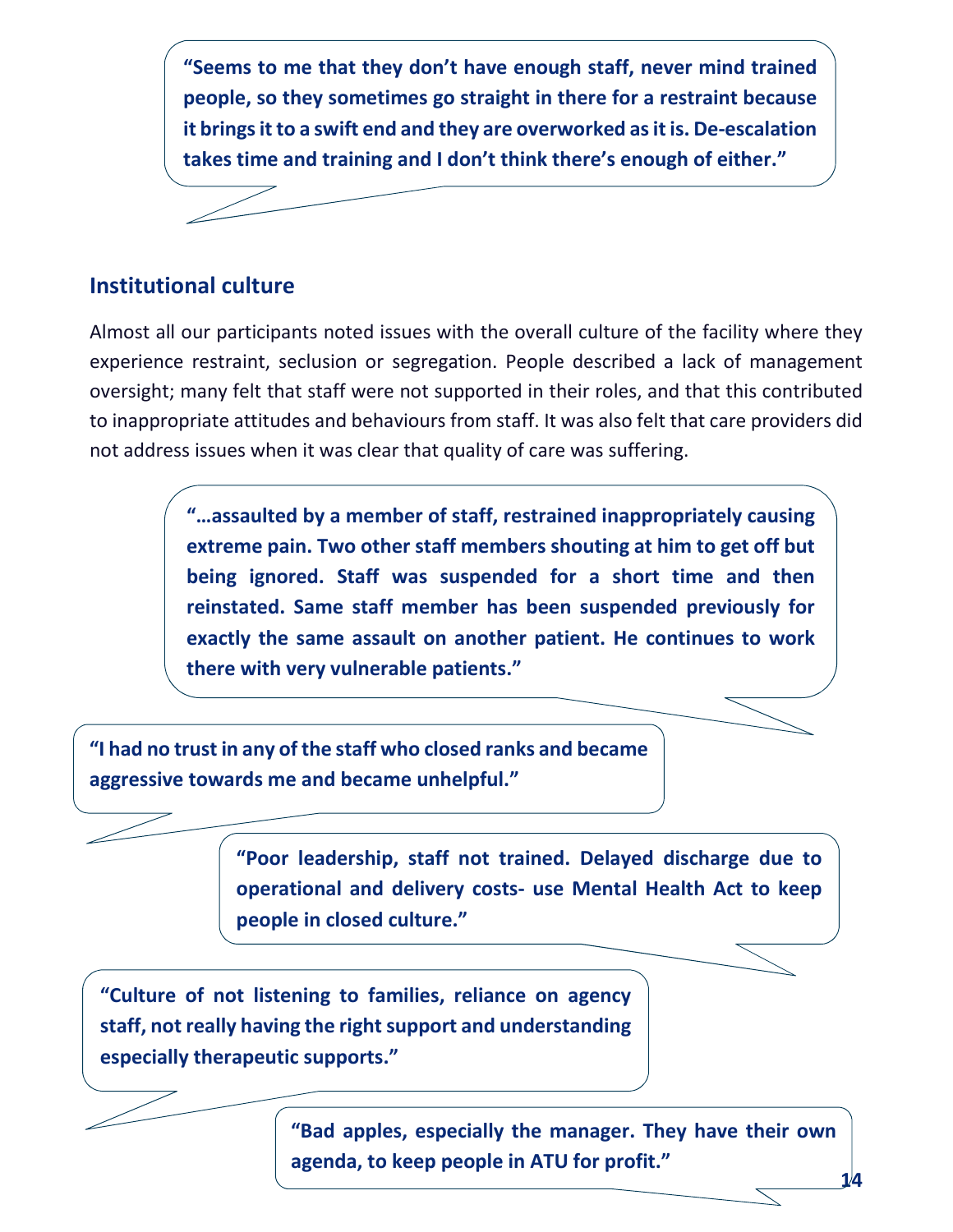

#### <span id="page-14-0"></span>**Impact on frontline care staff**

People with lived experience were able to tell us that they saw the impact that poor resourcing, lack of training, and unsupportive cultures had on the staff who were at the frontline of their care.

**"Staff are bored (not trained, no activities) so when buzzer goes off, they are running off adrenaline."**

**"Staff become institutionalized and traumatized by what they have to do."**

**"Anyone who stepped out of line was challenged, some really nice people worked there but they left or became indoctrinated."**

**"At other times he [staff member who was regularly involved with restraint] talked about how unhappy he was in the job. I thought it could be stress related."**

<span id="page-14-1"></span>**Care planning**

Our participants consistently saw the value of good care planning, particularly in relation to avoiding unnecessary incidents of RSS.

**"There aren't any unplanned restraints here, everyone has a plan and strategies to, like, de-escalate, so that's really good and it seems to work ok."**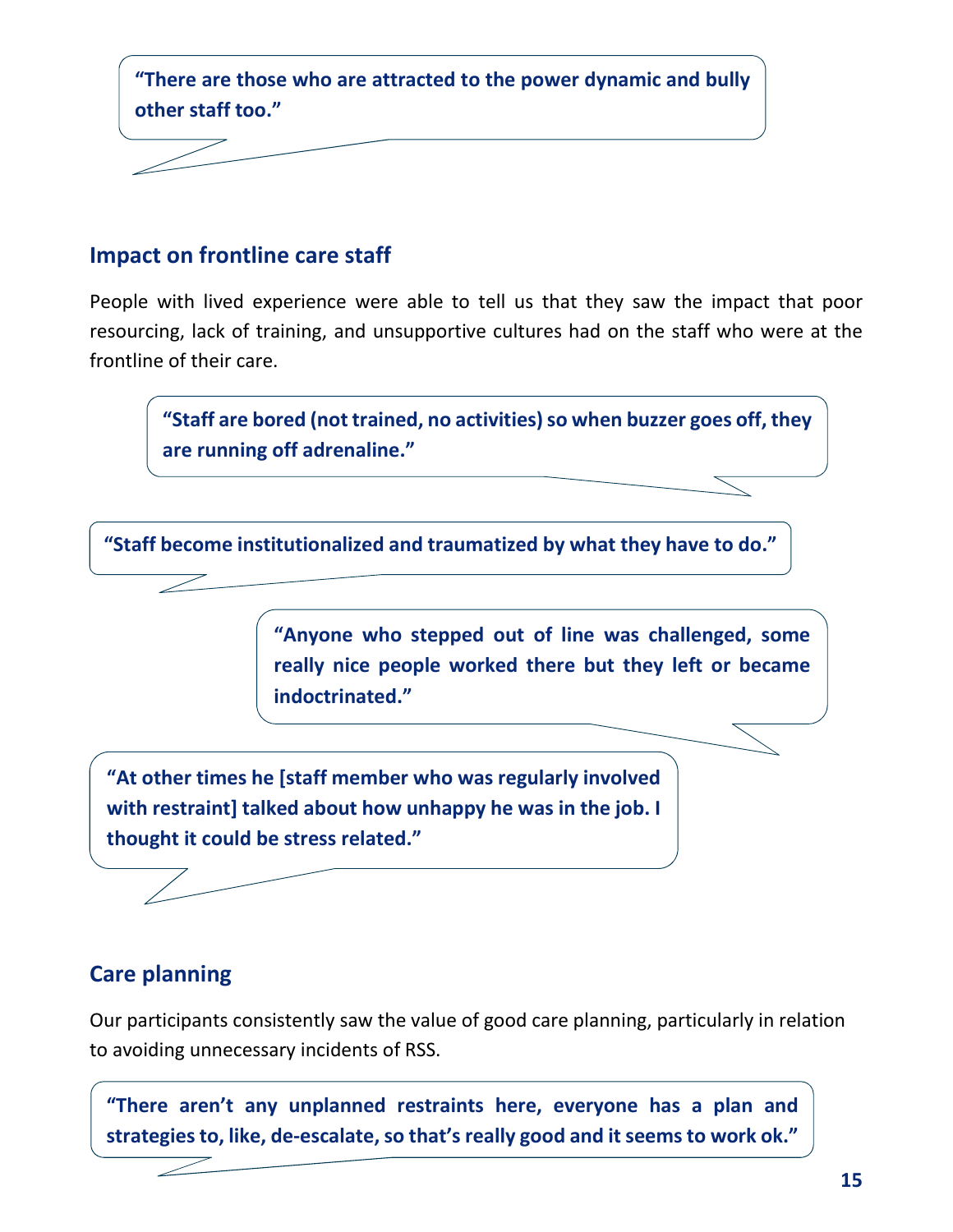**"They kept with me, seeing if I was alright. Staff speak to you here (residential home). Sometimes I go to my room with staff close by."**

**"They need to learn how to support people positively in a crisis, no force first, talk to people, make a care plan. Restraint is a last resort. Any member of staff can and should read your Positive Behaviour Support plan and use it. Advocates and family should support people to co-produce their own Positive Behaviour Support plans."**

> **"The paediatric nurse is nice; she talks to me about it [planned restraint to take nutrition/fluids] and if she's there beforehand I feel less scared."**

There were also reports of information in care plans being misused or ignored.

**"I tried to say what I needed but they wanted me to do something else, but I needed someone to talk to me, not music, no-one listened, other things were in my care plan and they picked what I needed, not me. I was scared and couldn't explain."**

> "**Staff said this [segregation] was 'time out' and part of his Behaviour Plan. I was furious and had not been aware there was a behaviour plan!"**

**"…the focus was always on F's behaviour and they would say that de-escalation plans didn't work because she was too unwell or whatever.**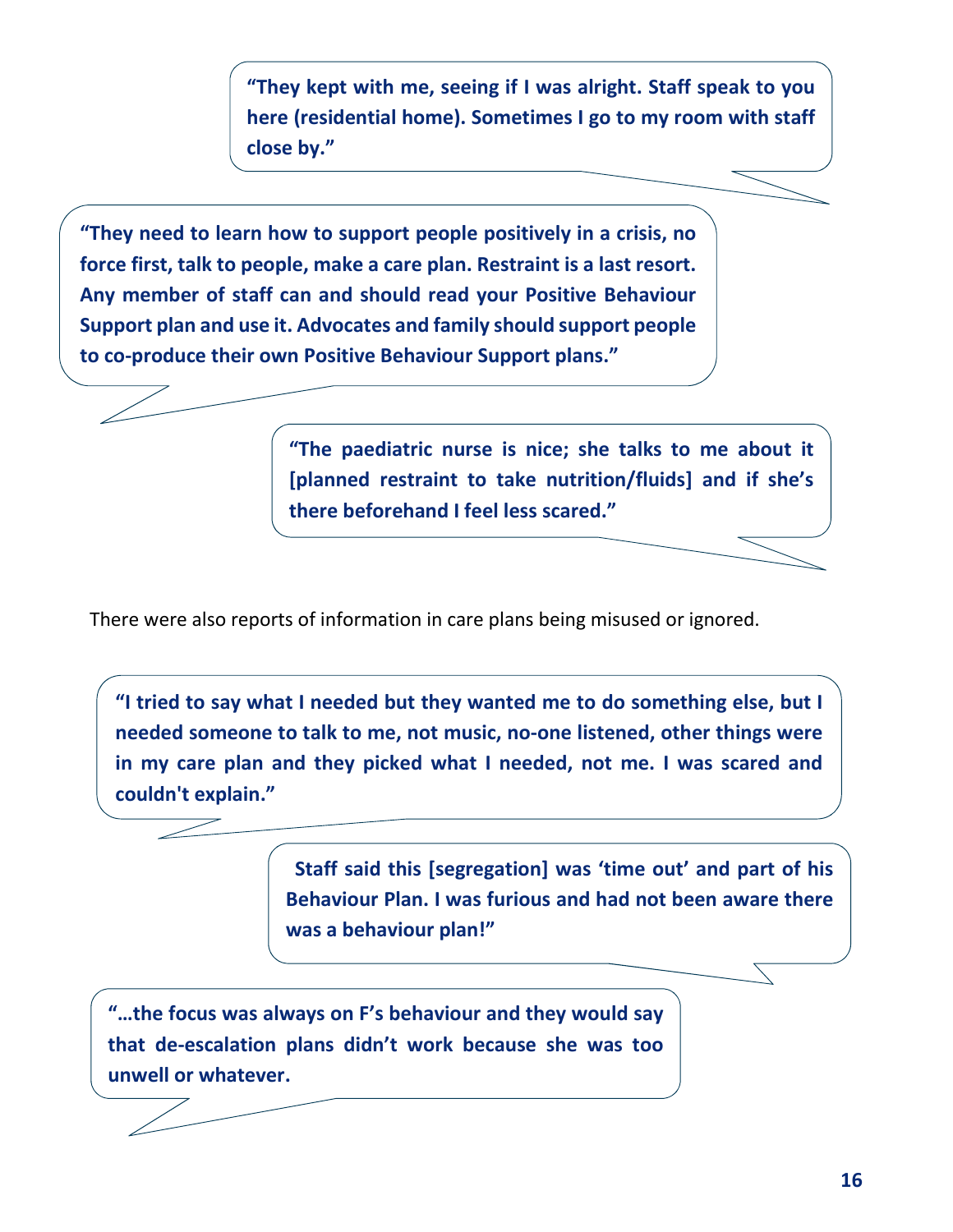#### <span id="page-16-0"></span>**Safe and effective RSS**

Some participants had positive experiences of RSS. They were clear that this was when it was used as part of a person-centred de-escalation strategy, with compassion, and as a last resort where safety was a concern.

**"In the residential home it's a bit different again, they try and calm you down. Even when they are doing the restraint, sometimes there is just two of them, one each on both sides of you on the settee- it doesn't hurt. It's over quicker…they just want to calm you down."**

**"Staff hold me at my current care home, to keep me safe. They support me."**

> **"Sometimes it goes better than others- it can be good and make me feel safe, but not always. I was restrained once when I tried to smash a window, which I think was probably right."**

#### <span id="page-16-1"></span>**When RSS hurts**

Our participants provided very many examples of bad practice in implementing restraint, seclusion and segregation. People spoke of many experiences where they were physically, psychologically and emotionally harmed.

> **"He has been thrown to the floor and forcibly held down by up to 4 staff members, often causing bruising. Verbal abuse and threats are also made."**

**"Approx. six people held me face down on the bed. Five did this in a safe manner but one pulled my wrist back and I thought he was going to break it. Even in my agitated state I knew this shouldn't be hurting me so much and asked him to stop. He wouldn't."**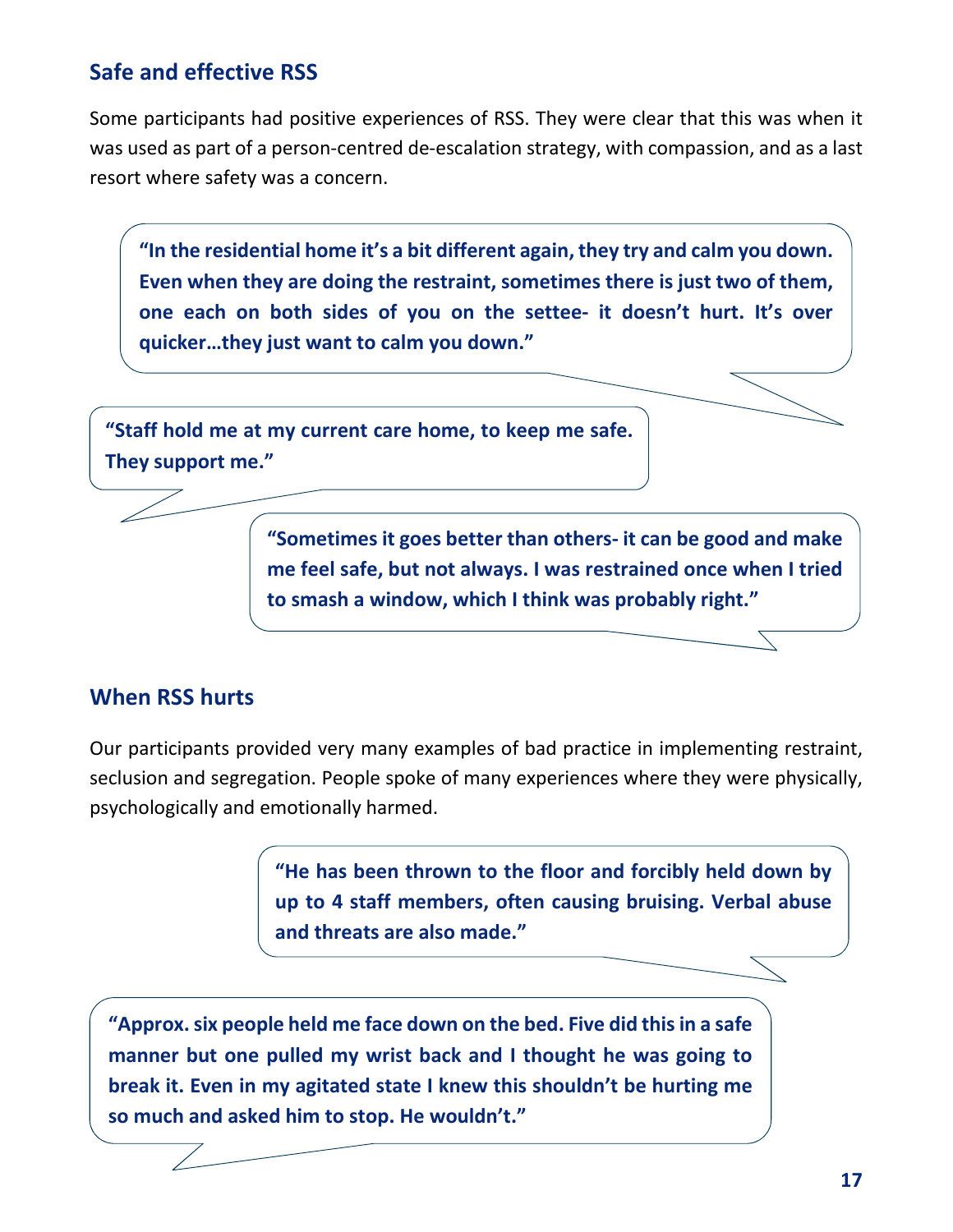**"He has been thrown to the floor and forcibly held down by up to 4 staff members, often causing bruising. Verbal abuse and threats are also made."**

> **"After giving me the injection, the two men left me on the floor and walked out of the room, leaving me semi-naked on the floor with my trousers around my ankles. I pulled my trousers up and got off the floor. I remember crying and hiding my face, I didn't want to look at anyone or have anyone look at me."**

**"I had to go to A+E once and I never realised what was going on until I was restrained without warning so the paramedics could get me out of the unit. I don't think it had to happen that way and it was f\*cking horrible. I know I kicked off but that wasn't any way to deal with it, I was so much worse for so much longer because of the shock."**

#### <span id="page-17-0"></span>**Ask, listen, do**

Our participants consistently said that they are the experts on themselves. Everyone who contributed wanted to be heard; they told us that they got involved in the project to have a chance to speak up for themselves, their loved ones and others who might not be able to tell their story.

People with lived experience talked about their feelings and behaviour, and how this was affected by the feelings and behaviour of others. They told us about their feelings of dehumanization, and how they were not listened to.

> **"It makes me feel powerless…what's the word I want…dehumanised. I don't feel like a real human being because people can forcibly medicate me and sit on me to make me do what they want."**

**"I've always been hugely upset and angry when I've been restrained. It's hard on me. I feel my human rights are breached, I've been in the wrong place and it's horrible. You don't feel like a real person when people can do that to you."**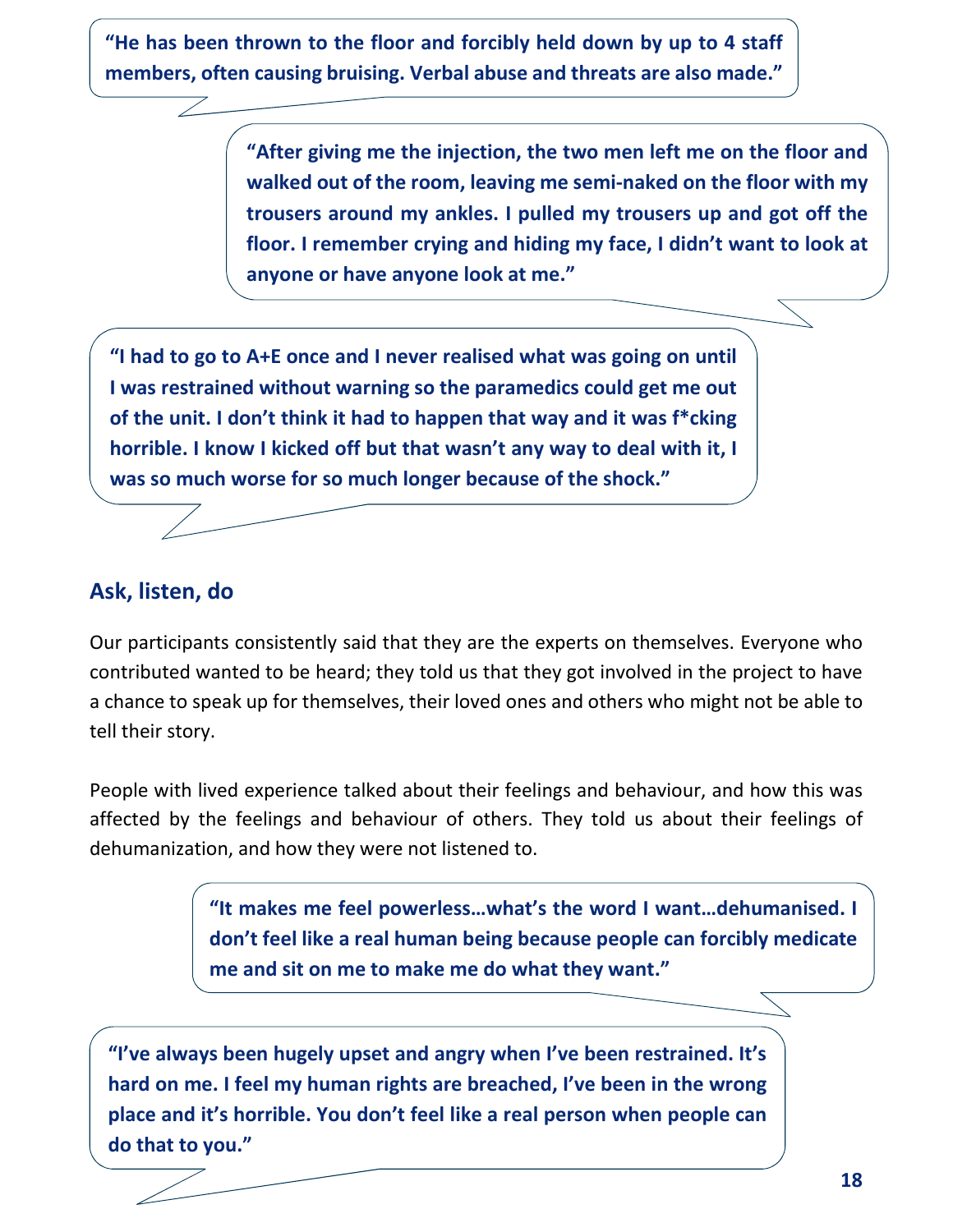**"…it didn't matter anyway, if people don't listen what's the point, it's always your behaviour and not other people's that gets talked about. Why? Does no-one ever think that I try not to get so upset?"**

Parents and families spoke of their distress when they, as those who they felt were best placed to advocate for the individual and their needs, were ignored, sidelined, or treated with hostility by care providers, and locked out of decision-making processes.

**"Felt like I was begging the nursing staff to do things to help him. I felt powerless."**

> **"[finding out about a restraint on child] A member of staff told me in secret."**

**"We felt not listened to, no one cared including safeguarding services where the school was, our local authority. If we did this we'd be arrestedif organisations do it, no one cares."**

**"Not one word from them, no communication, all hushed up."**

All of our participants wanted to be heard, and the families wanted to be able to represent and support their loved ones. They wanted to be known, understood, and treated as individuals, and the views, wishes and needs of the person to be at the centre of the approach to their care.

**"They are not mentally ill...they're autistic and have as much right as non-autistic people to live rather than just exist."**

> **"Community and care organisations should be user-led, people with lived experience. There should be more involvement from families and advocates at the top as well."**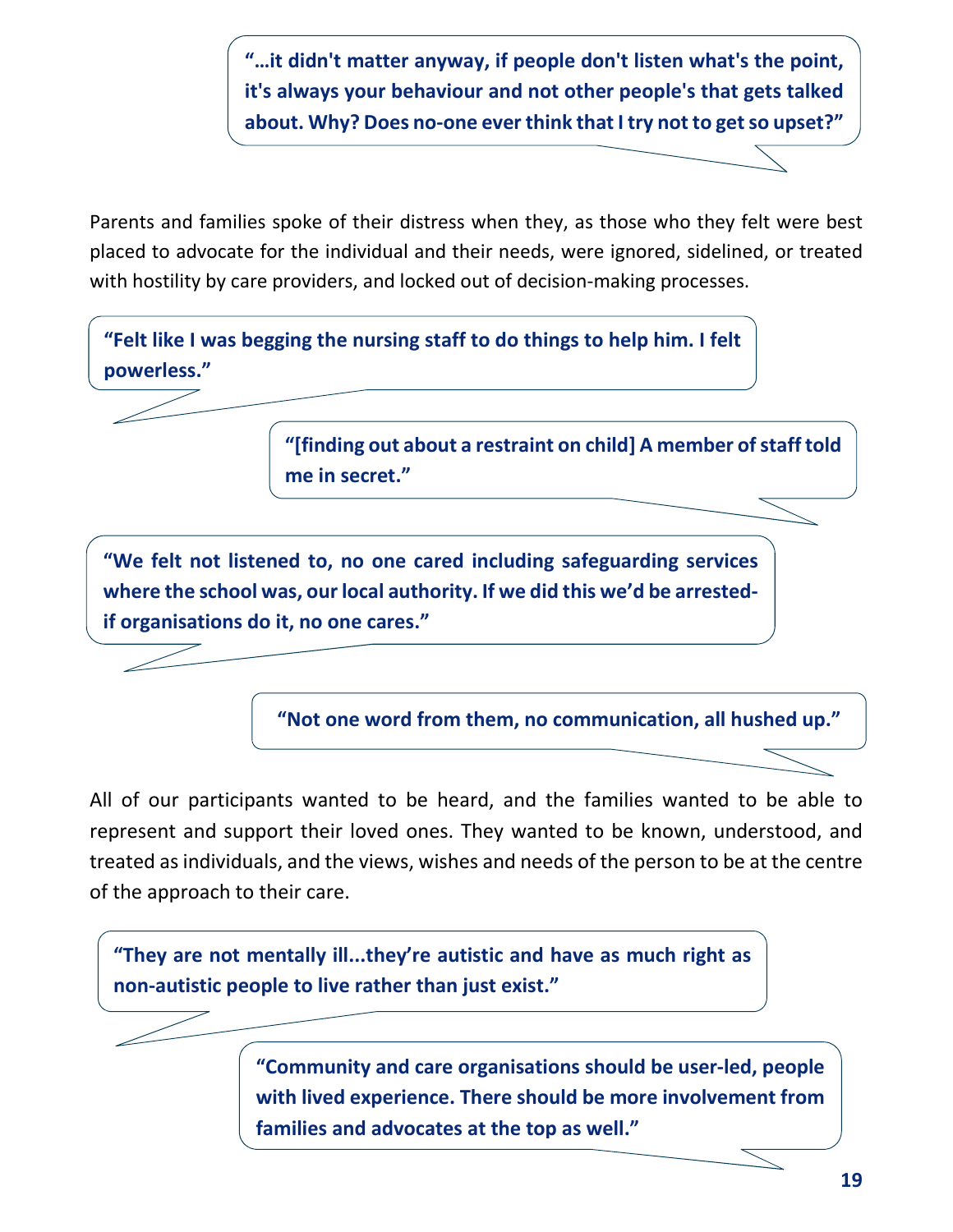**"Value and care for families and make that the culture-Ask, Listen, Do."**

## <span id="page-19-0"></span>**Recommendations for change**

**Robust, personalised and appropriate training** for care staff was a strong theme, with the aim of avoiding RSS in favour of de-escalation:

**"All staff must have Positive Behaviour Support training - they must all pass this training in order to keep their job "**

**"ALL staff should be fully trained in autism and the organisations involved, should ensure that it is mandatory for every member of staff to read the individual's care plan before working with them, to familiarise themselves with their needs, challenges and the triggers for their behaviour."**

**"Training. Training. Training!!! In Pathological Demand Avoidance. Autism. Sensory processing. Learning difficulties. Makaton. Mental capacity. Care act. Human rights. AND rigorous vetting of staff. Decent pay. Qualifications."**

**"Mandatory training in autism awareness and restraint. People who use restraint should be more aware of how restraint feels and have their understanding reviewed."**

People with lived experience said that they want to see **accountability and action**, at all levels, including funding commitments from the government for better, community-led care models.

"**Implement the concordat recommendations!"**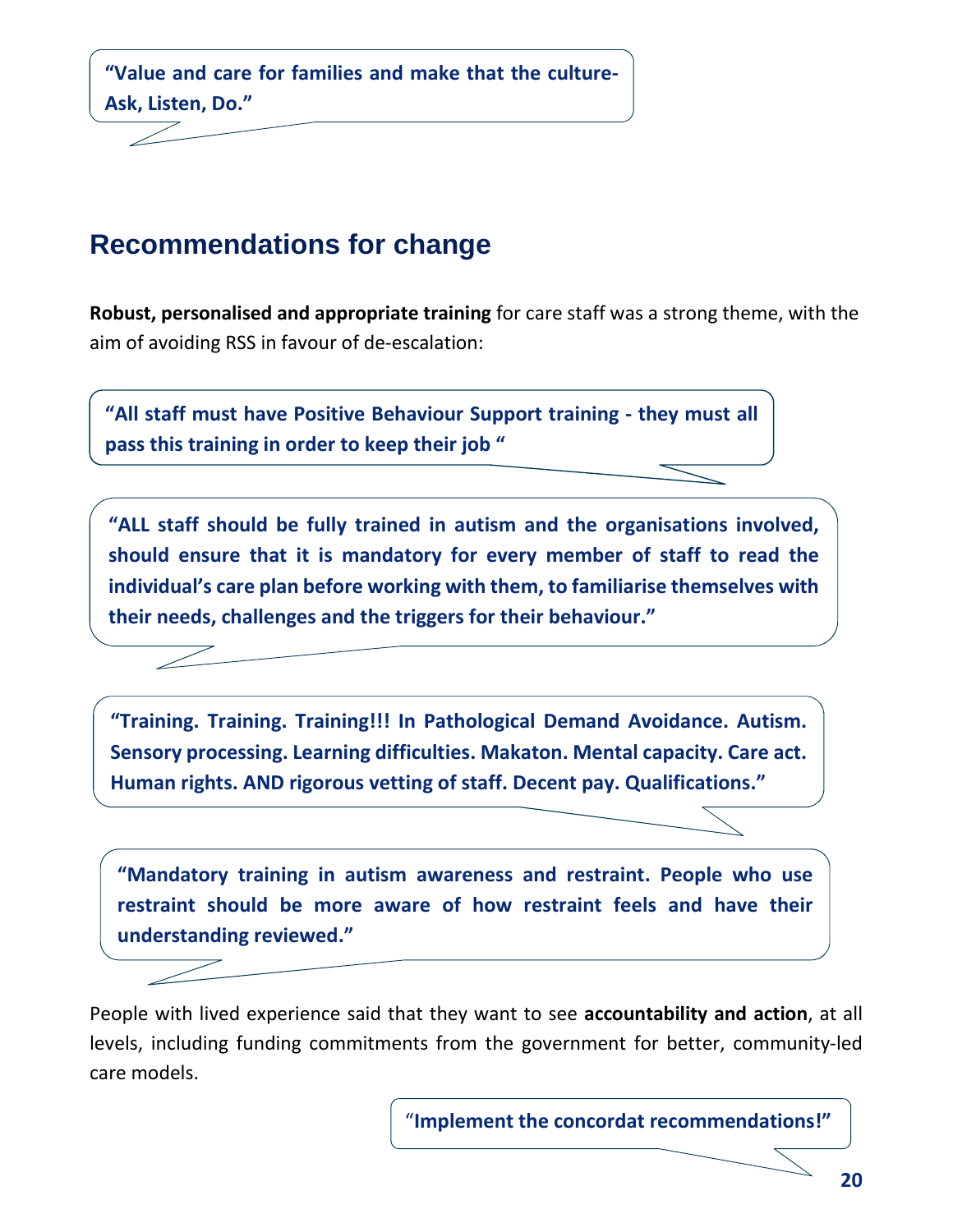**"Enforce duty of candour. Stop funding expensive models of care, poor quality of life outcomes."**

> **"Make hospitals accountable for failings to patients. Allow parents to have a legal say. Do not use gagging orders, these only assist hospitals, they do not help or protect patients."**

**"Restraint and seclusion are a sign that care and treatment is inappropriate and failing. Restraint should be a warning sign of this and healthcare providers should be held to account accordingly."**

> **"Complete root and branch reform of care system. Better paid and qualified people. Better people management from providers. Safer recruitment practices."**

Our participants also sent a strong and consistent message about their **need to be heard**, and their desire to **support safer care**. They supported **a stronger role for advocacy**, including **peer and family advocacy**, and wanted a more **co-operative and involving culture within care providers**.

"**At one discharge planning meeting, one provider told us that 95% of their clients had no family involved. So, those of us who are, should be welcomed, supported and valued as people with lived experience."**

> **"Implement the acceptance that parents are their young person's human rights defenders and 99% of the time, they have a solution."**

**"More independent advocacy, and tighten up contracts so providers have to meet minimum standards of staffing and training."**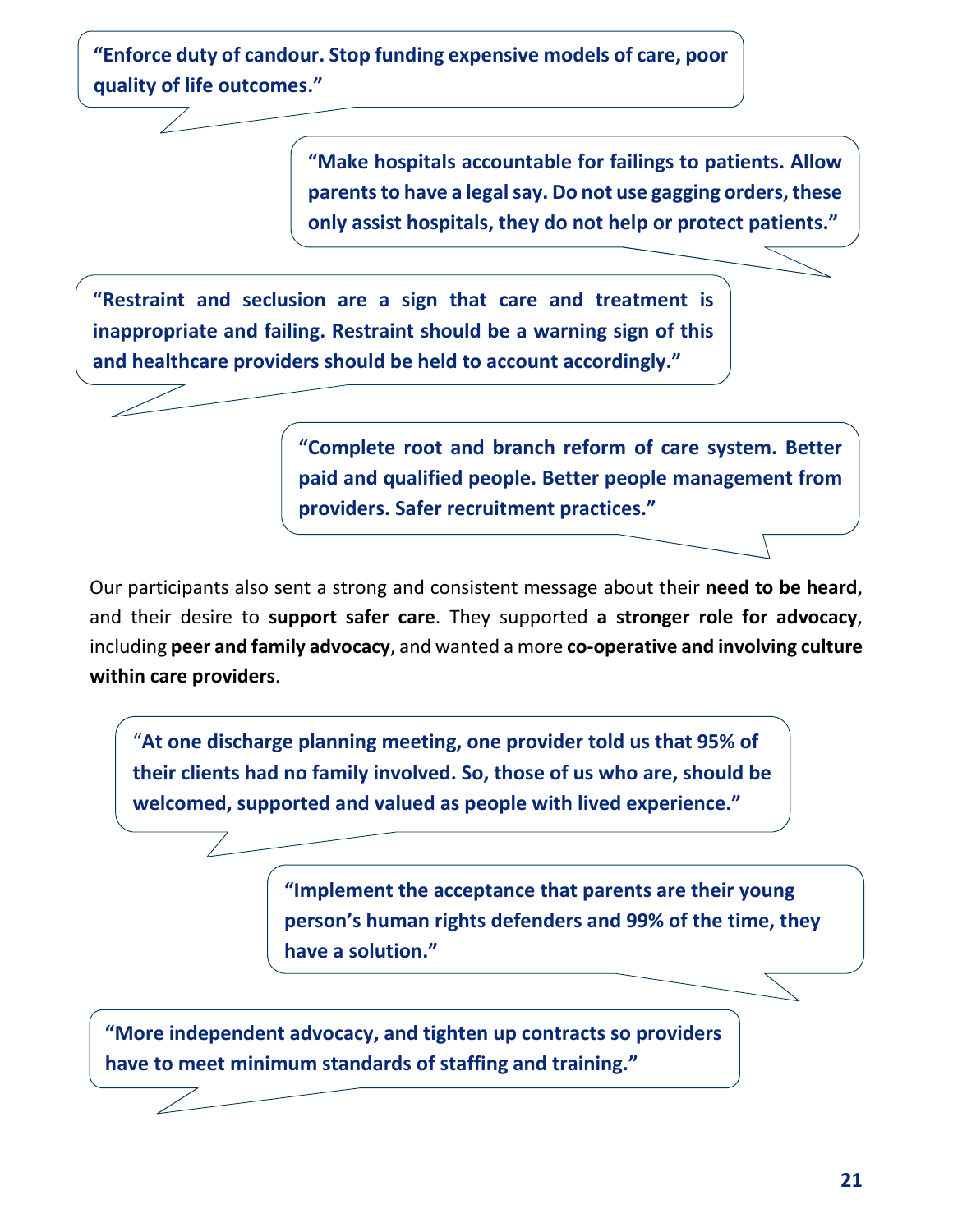**"Fund peer and family advocacy, and let people with lived experience go in and talk to people. The independent advocates can work alongside and support them and the families."**

However, most of our participants voiced the view that **restraint, seclusion and segregation should be stopped**, and **people should be cared for in their own communities with appropriate support** from properly funded services and, of course, their own families.

**"Ban prone restraint. Ban the inpatient admission of people with autism and learning disability. Build the right support in the community!"**

> **"Support autistic people close to home where they have the reassurance of family."**

**"People should live in the community, like everyone else. People with learning disabilities should have better access to safe supported living in their own communities."**

> **"Do not use inappropriate hospitals and ATU's. Provide good care in community placements. Always include family in the lives of the person needing the help, families know the person the best."**

People with lived experience of restraint, seclusion and segregation need and deserve a care system that **works for them**. This means **listening to their experiences**, **acknowledging their needs, treating them as individuals, showing empathy, and giving them access to support so their voices can be heard**. Individuals and families value the support they receive, and want it to work effectively for everyone; to support this, they want to be involved, not held at arm's length.

**"They need to understand the impact that their actions have on patients. It's not always about whether they are** *allowed* **to do something; it's whether they** *should* **do it, or is there another way?"**